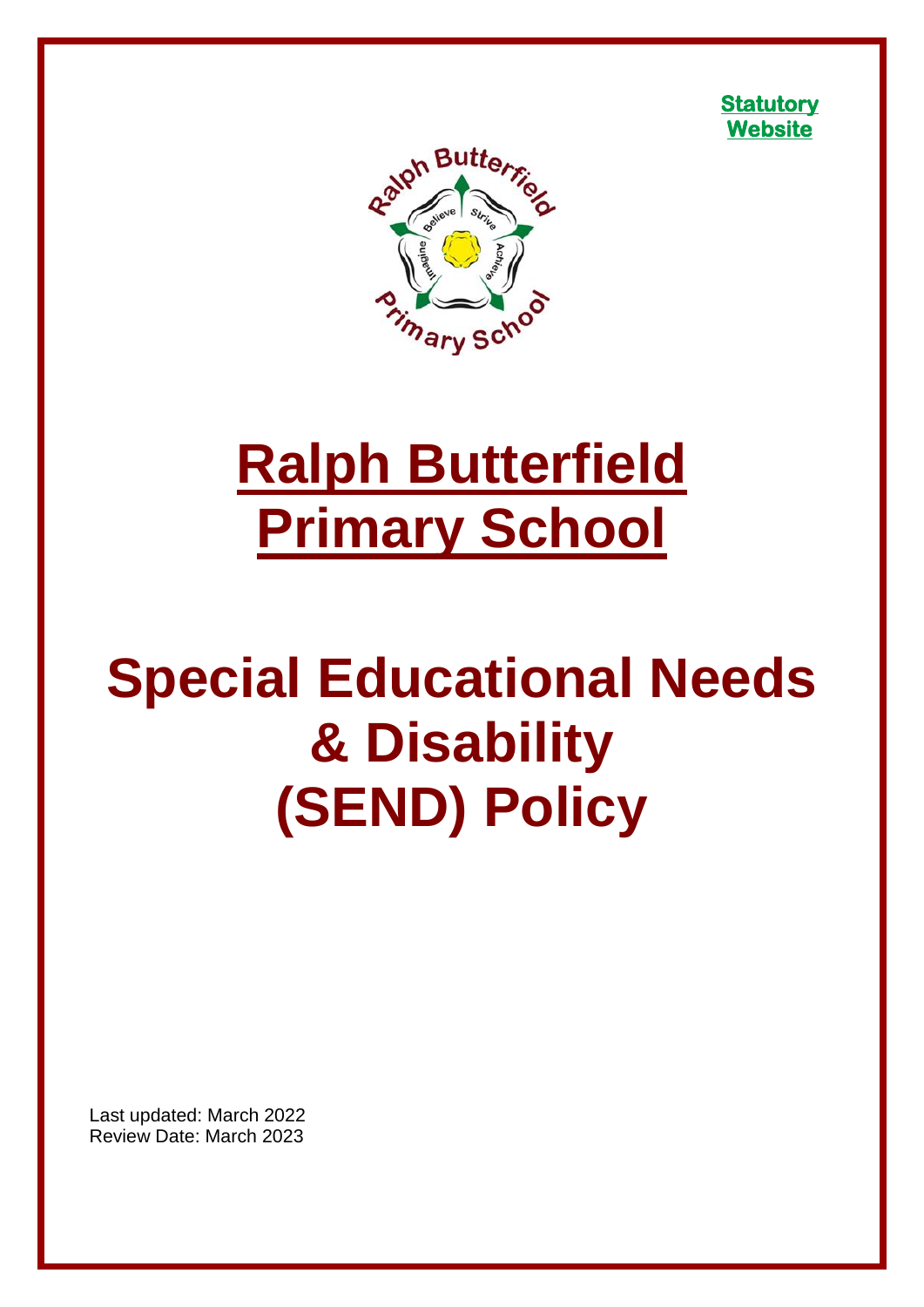# **CONTENTS:**

- 1. Statement of intent
- 2. Legal Framework
- 3. Definition of Special Educational Needs and Disabilities (SEND)
- 4. Aims and Objectives
- 5. Roles and Responsibilities
- 6. Admission Arrangements
- 7. Identifying SEND
- 8. Early Years pupils with SEND
- 9. Assess, Plan, Do, Review Cycle and the Graduated Approach
- 10.Statutory Assessment of SEND
- 11.Involving pupils and parents in decision-making
- 12.Promoting Mental Health and Wellbeing
- 13.Staff Development and Training
- 14.Links with other agencies, organisations and support services
- 15.Links with other schools and transfer arrangements
- 16.Local Offer
- 17.Safeguarding
- 18.Funding
- 19.Data and Record Keeping
- 20.Resolving Disagreements
- 21.Publishing Information
- 22.Monitoring and Review

**Appendix 1 – Named people with responsibility for SEND**

**Appendix 2 – External Agency contact details**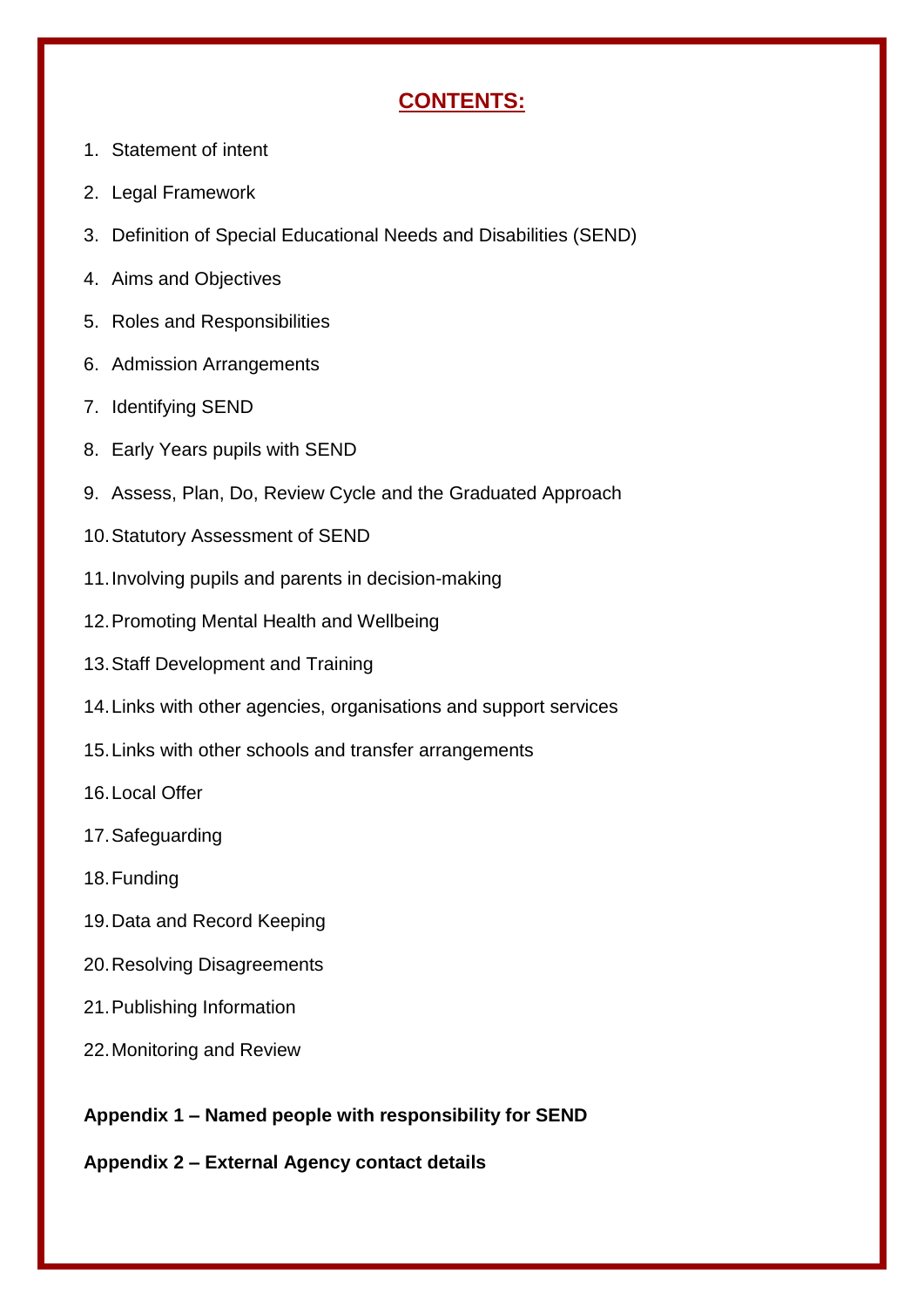### **1. STATEMENT OF INTENT**

Ralph Butterfield Primary School values all pupils and celebrates diversity of experience, interest and achievement. All pupils need to experience praise, recognition and success, and pupils with SEND have equal entitlement to this.

This policy outlines the framework for the school to meet its duty, obligation and principal equality values to provide a high-quality education to all of its pupils, including pupils with SEND, and to do everything it can to meet the needs of pupils with SEND.

Through successful implementation of this policy, the school aims to:

- **Eliminate discrimination**
- Promote equal opportunities.
- Foster good relationships between pupils with SEND and pupils without SEND.

The school will work with the LA, or equivalent, within the following principles, which underpin this policy:

- The involvement of pupils and their parents in decision-making
- The identification of pupils' needs
- Collaboration between education, health and social care services to provide support
- High quality provision to meet the needs of pupils with SEND
- Greater choice and control for pupils and their parents over their support
- Successful preparation for adulthood, including independent living and employment

## **2. LEGAL FRAMEWORK**

- 2.1. This policy has due regard to all relevant legislation including, but not limited to, the following:
	- Children and Families Act 2014
	- Health and Social Care Act 2012
	- Equality Act 2010
	- Equality Act 2010 (Disability) Regulations 2010
	- Education Act 1996
	- Education Act 2002
	- Mental Capacity Act 2005
	- Children Act 1989
	- Special Educational Needs and Disability (Amendment) Regulations 2015
	- Special Educational Needs (Personal Budgets) Regulations 2014
	- Special Educational Needs and Disability (Detained Persons) Regulations 2015
	- Local Government Act 1974
	- Disabled Persons (Services, Consultation and Representation) Act 1986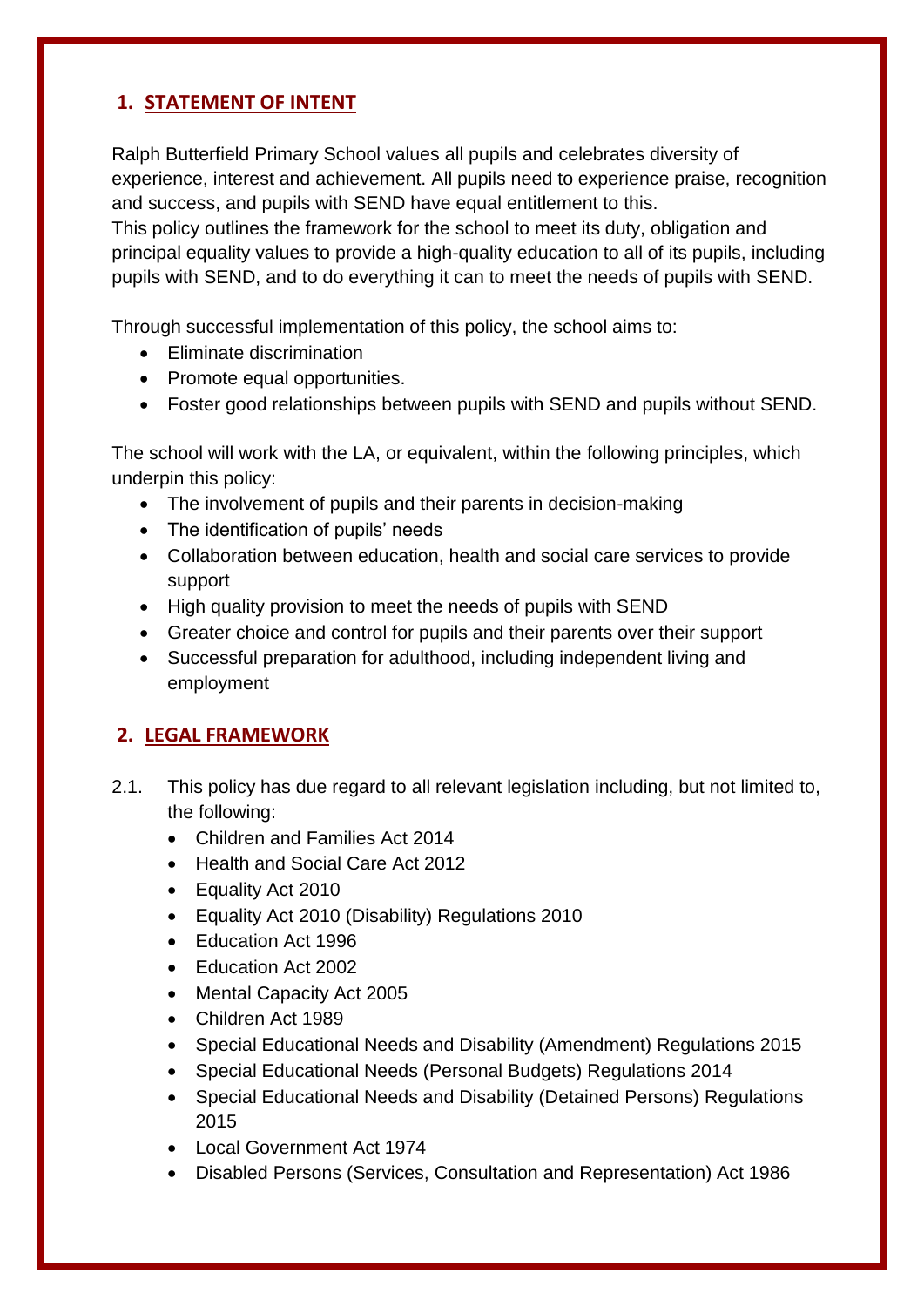- Data Protection Act 2018
- The General Data Protection Regulation 2018
- 2.2. This policy has due regard to statutory and non-statutory guidance, including, but not limited to, the following:
	- DfE (2015) 'Special educational needs and disability code of practice: 0 to 25 years'
	- DfE (2017) 'Supporting pupils at school with medical conditions'
	- DfE (2020) 'Keeping children safe in education'
	- DfE (2018) 'Working together to safeguard children'
	- DfE (2018) 'Mental health and wellbeing provision in schools'
	- DfE (2015) 'School admissions code'
- 2.3. This policy operates in conjunction with the following school policies:
	- Admissions Policy
	- Equal Opportunities Policy: Pupils
	- Pupil Confidentiality Policy
	- Data Protection Policy
	- Records Management Policy
	- Social, Emotional and Mental Health (SEMH) Policy
	- One-to-one Tuition Policy
	- Supporting Pupils with Medical Conditions Policy
	- Child Protection and Safeguarding Policy
	- Careers Policy
	- Exclusion Policy
	- Behavioural Policy
	- Complaints Procedures Policy
	- Accessibility Plan

# **3. DEFINITION OF SPECIAL EDUCATIONAL NEEDS AND DISABILITIES (SEND)**

- 3.1. A pupil has SEND if they have a learning difficulty or disability which calls for special educational provision to be made for them. They have a learning difficulty or disability if they have:
	- A significantly greater difficulty in learning than the majority of others of the same age, or
	- A disability which prevents or hinders them from making use of facilities of a kind generally provided for others of the same age in mainstream schools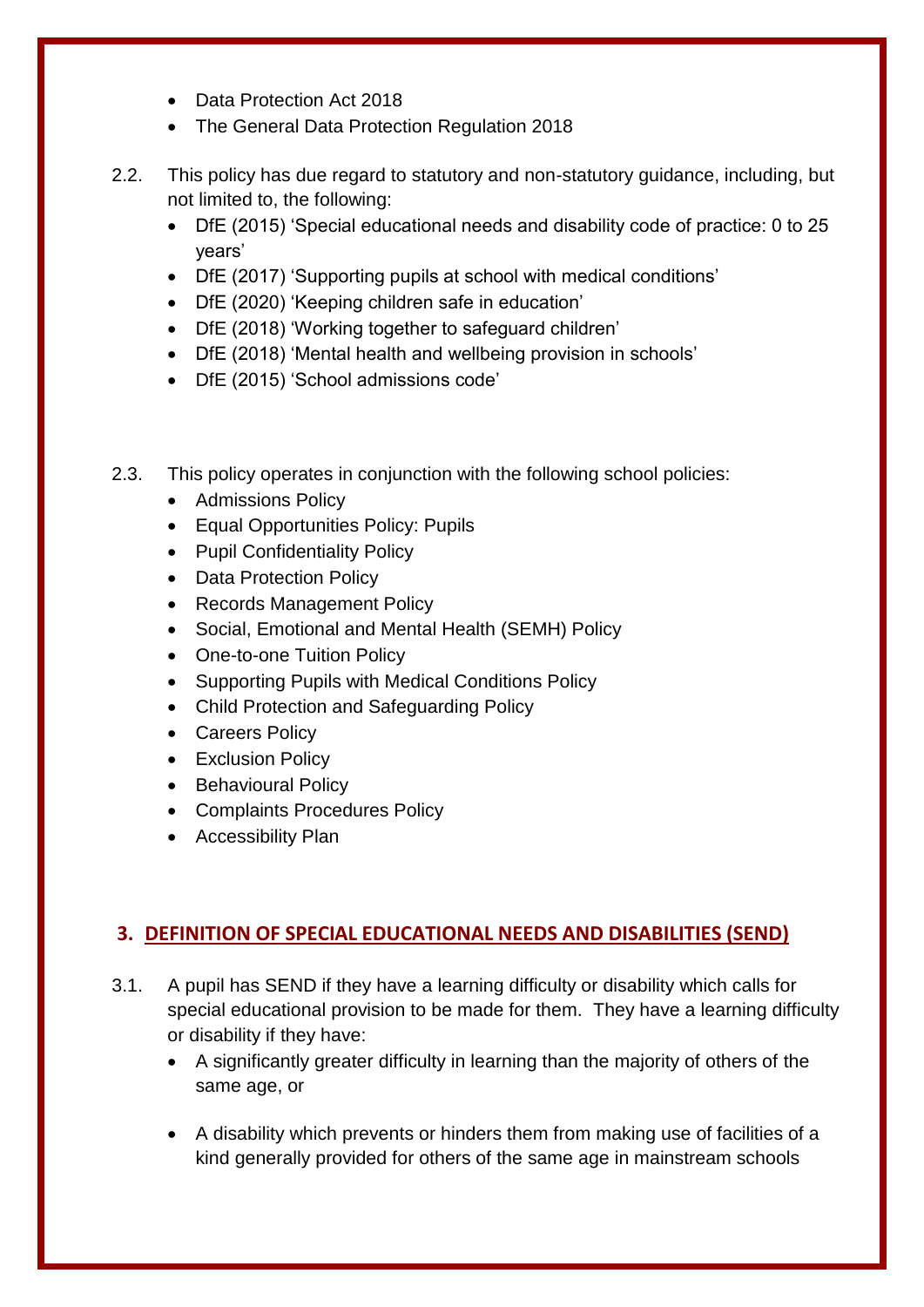- 3.2. Under the Equality Act 2010, a disability is a physical or mental impairment which has a long-term and substantial adverse effect on a person's ability to carry out normal day-to-day activities.
- 3.3. Special educational provision is educational or training provision that is additional to, or different from, that made generally for other children or young people of the same age by mainstream schools.
- 3.4. A pupil must not be regarded as having a learning difficulty solely because the language or form of language of the home is different from the language in which he or she is or will be taught.

# **4. AIMS AND OBJECTIVES**

- 4.1. The broader aims of the school's arrangements for pupils with SEND are:
	- Staff members seek to identify the needs of pupils with SEND as early as possibly through gathering information from parents, education, health and care services and early years settings prior to the child's entry into the school.
	- To give all pupils access to the whole school curriculum so they have a broad and balanced education.
	- To ensure that all children with special needs or disabilities achieve their potential.
	- To integrate children with special needs into mainstream classes as far as possible.
- 4.2. The objectives in order to achieve the best outcomes for pupils with SEN and disabilities are:
	- To provide within the school a graduated response that recognises there is a continuum of special educational need and brings increasing specialist expertise to bear on the difficulties the child may be experiencing.
	- To follow the graduated approach outlined in the DfE's 'SEND Code of Practice: 0-25 years', using the four part process of: assess, plan, do, review as an ongoing cycle to enable provision to be refined and revised to pupils' needs.
	- To maintain a system of record keeping that will facilitate, through continuous monitoring, the identification and diagnosis leading towards the development of individualised/grouped learning programmes.
	- To foster and maintain links with all outside agencies and educational support services.
	- To initiate and facilitate staff development programmes concerned with special educational needs.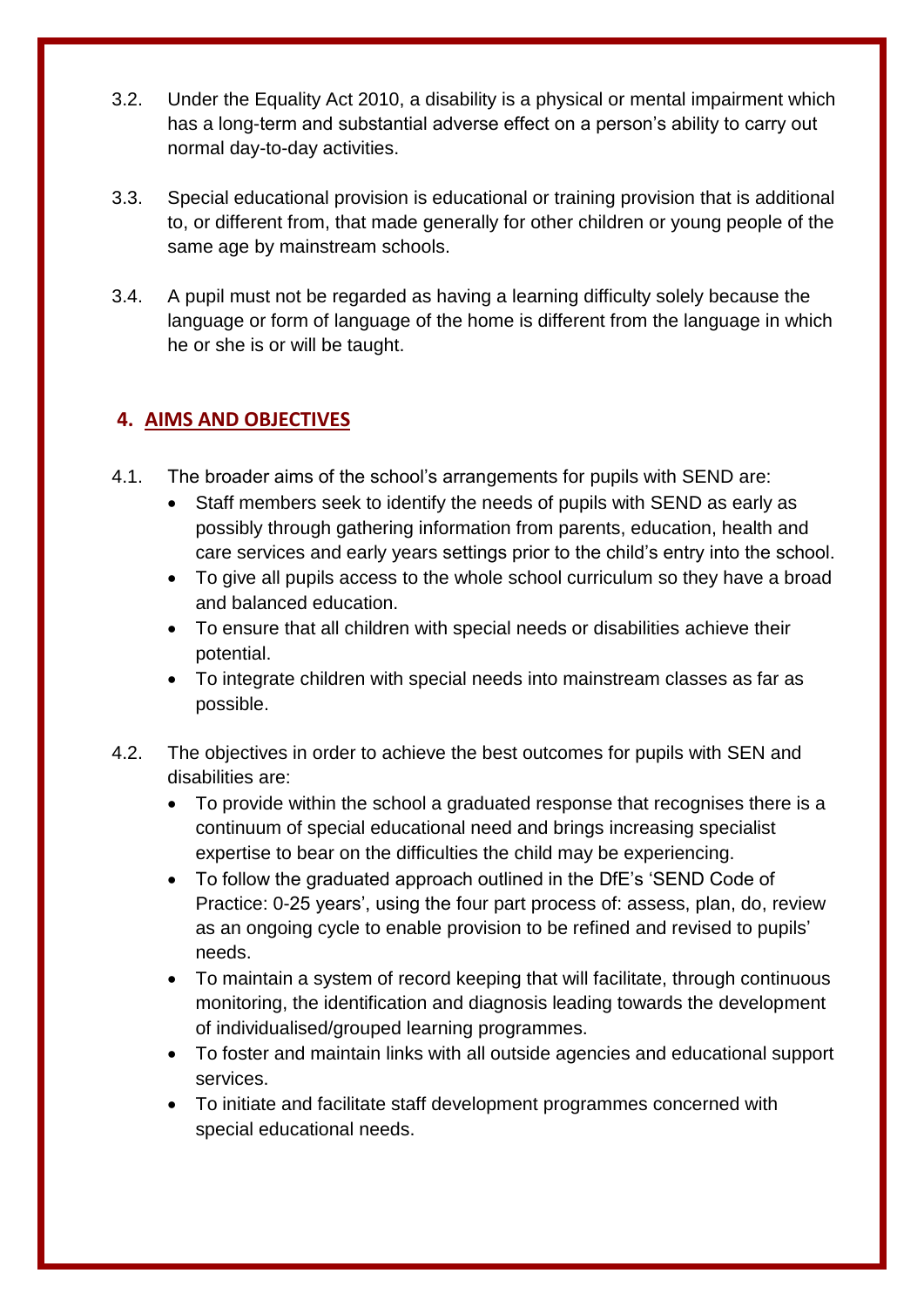- To foster and maintain effective links with secondary and special schools to ensure identification and successful transfer of pupils with special educational needs.
- To ensure that parents are involved as partners in the education of their children.
- To inform and seek the views of the child on their needs and provision.

# **5. ROLES AND RESPONSIBILITIES**

- 5.1. The governing board will be responsible for:
	- Communicating with pupils with SEND and their parents when drawing up policies that affect them.
	- Identifying, assessing and making provision for all pupils with SEND, whether or not they have an EHCP.
	- Securing the special educational provision called for by a pupil's SEND.
	- Designating an appropriate member of staff to be the SENDCo and having responsibility for coordinating provision for pupils with SEND.
	- Appointing a designated teacher for LAC, where appropriate.
	- Making reasonable adjustments for pupils with disabilities to help alleviate any substantial disadvantage they experience because of their disability.
	- Taking necessary steps to ensure that pupils with disabilities are not discriminated against, harassed or victimised, e.g. in line with the Equal Opportunities Policy: Pupils.
	- Preparing the arrangements for the admission of pupils with SEND and the facilities provided to enable access to the school for pupils with disabilities.
	- Regularly monitoring the school's policies and procedures, to review their impact on pupils with SEND, including on their mental health and wellbeing.
	- Preparing the Accessibility Plan, showing how the school intends to progressively improve access over time.
	- Publishing annual information setting out the measures and facilities to assist access for pupils with disabilities on the school's website.
	- Publishing annual information about the arrangements for the admission of pupils with SEND, the steps taken to prevent pupils being treated less favourably than others, the facilities provided to assist pupils with SEND, and the school's Accessibility Plan on the school's website.
	- Developing complaints procedures which, along with details about appealing to the SEND tribunal, will be made known to parents and pupils.
	- Providing suitable, full-time education from the sixth day of a fixed permanent exclusion of a pupil with SEND, in line with their EHCP.
	- Ensuring arrangements are in place to support pupils at school with medical conditions, in line with the school's Supporting Pupils with Medical Conditions Policy.
	- Cooperating with the LA in drawing up and reviewing the Local Offer.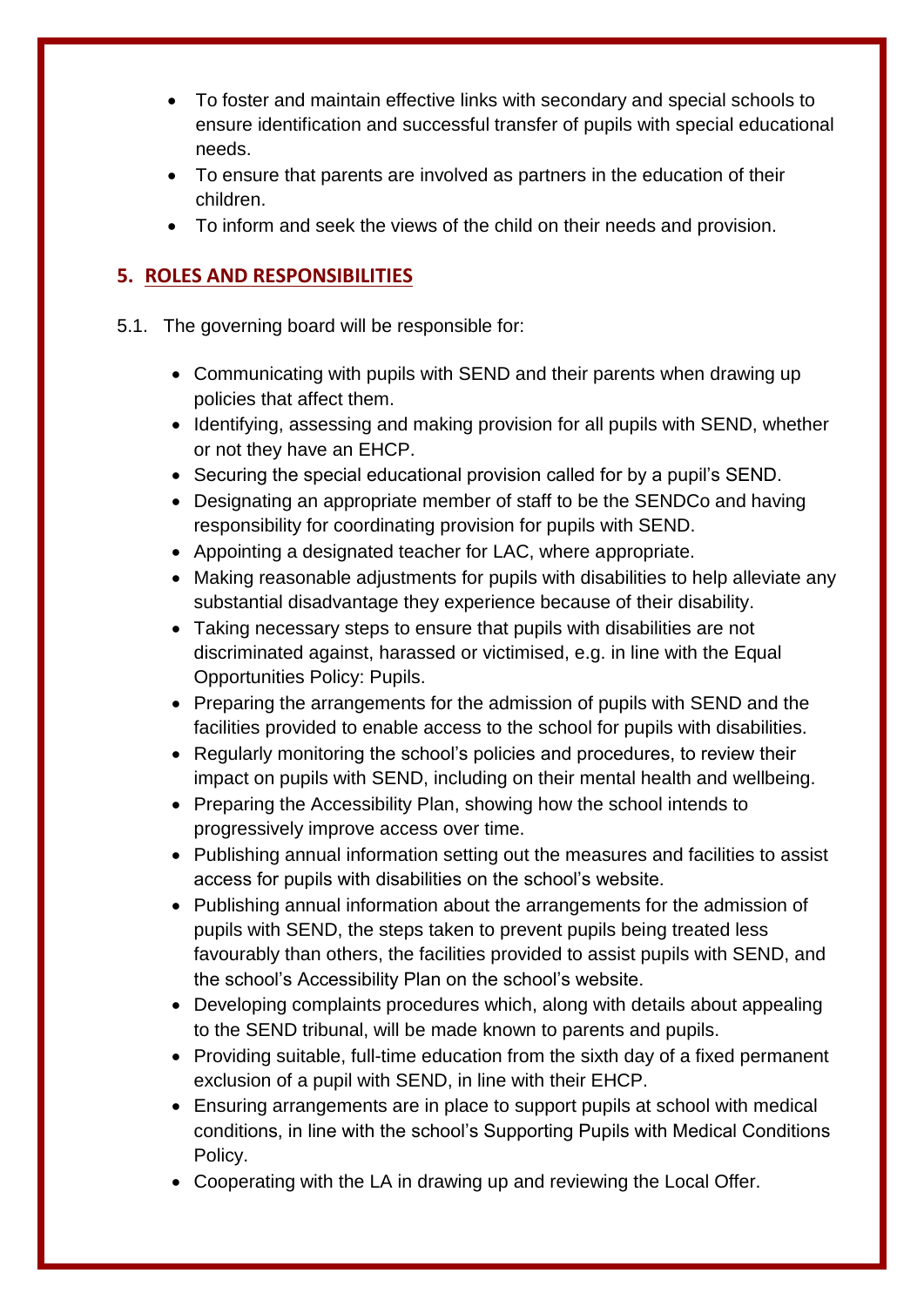- Appointing an individual governor or sub-committee to oversee the school's arrangements for SEND.
- Preparing the SEND information report and publishing it on the website.
- 5.2. The headteacher will be responsible for:
	- Ensuring that those who are teaching or working with pupils with SEND are aware of their needs and have arrangements in place to meet them.
	- Ensuring that teachers monitor and review pupils' progress during the academic year.
	- Cooperating with the LA during annual EHCP reviews.
	- Ensuring that the SENDCo has sufficient time and resources to carry out their functions.
	- Providing the SENDCo with sufficient administrative support and time away from teaching to enable them to fulfil their responsibilities.
	- Assisting the governing board in appointing a designated teacher for LAC, who will work closely with the SENDCo to ensure that the needs of the pupils are fully understood by relevant school staff.
	- Regularly and carefully reviewing the quality of teaching for pupils at risk of underachievement, as a core part of the school's performance management arrangements.
	- Ensuring that teachers understand the strategies to identify and support vulnerable pupils.
	- Ensuring teachers have an established understanding of different types of SEND.
	- Ensuring that procedures and policies for the day-to-day running of the school do not directly or indirectly discriminate against pupils with SEND.
	- Ensuring that pupils with SEND and their parents are actively supported in contributing to needs assessments, and developing and reviewing EHCPs.
	- Establishing and maintaining a culture of high expectations and including pupils with SEND in all opportunities available to other pupils.
	- Consulting health and social care professionals, pupils, and parents to ensure the needs of pupils with medical conditions are effectively supported.
	- Keeping parents and relevant teachers up-to-date with any changes or concerns involving a pupil, considering the school's Pupil Confidentiality Policy.
	- Identifying any patterns in the identification of SEND within the school and comparing these with national data.
	- Reporting to the governing board on the impact of SEND policies and procedures, including on pupils' mental health and wellbeing.
	- Ensuring that the SENDCo is provided with training, with an emphasis on mental health, on an annual basis.
- 5.3. The SENDCo will be responsible for: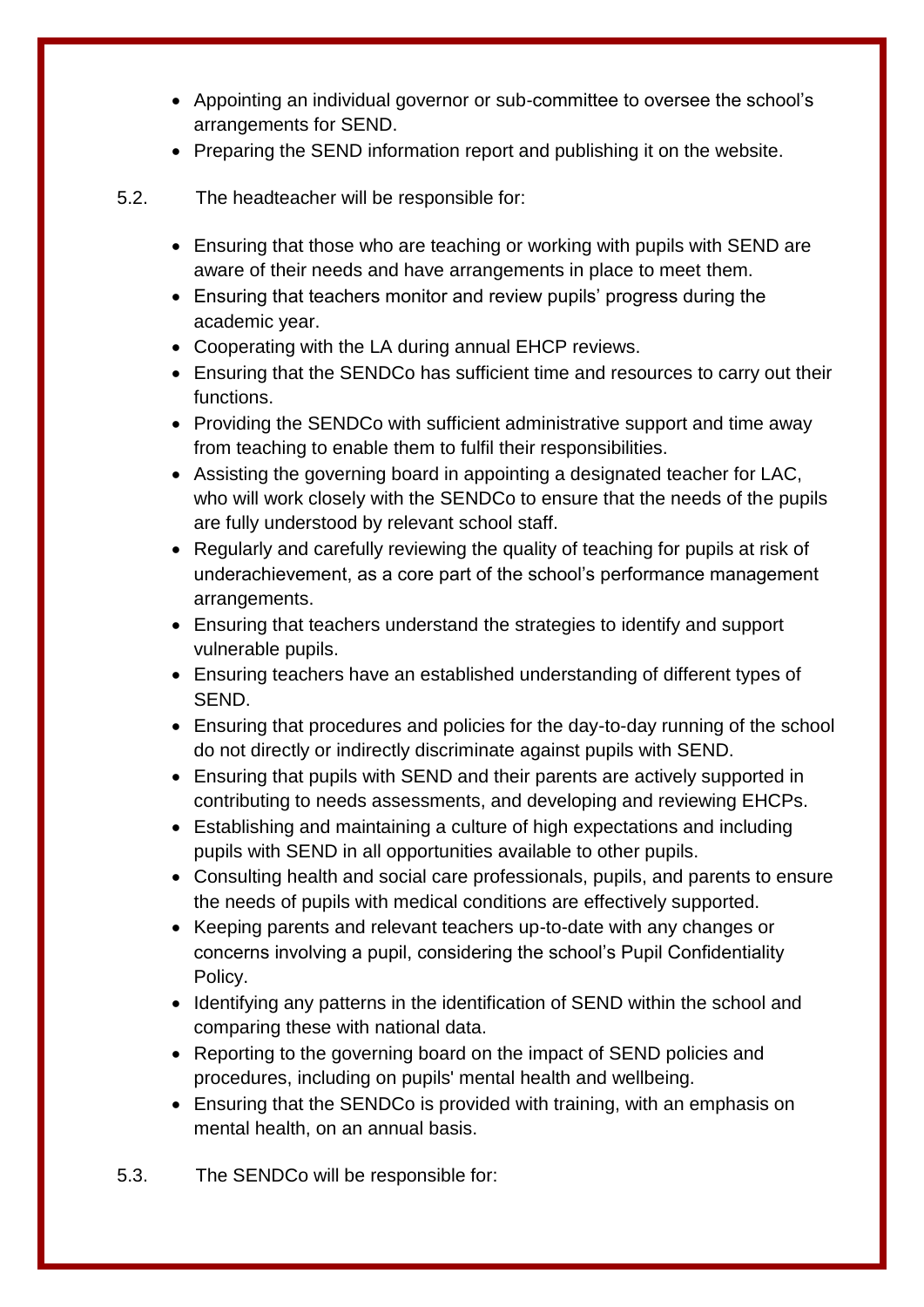- Collaborating with the governing board and headteacher, as part of the SLT, to determine the strategic development of the SEND policy and provision in the school.
- Working with the relevant governors and the headteacher to ensure that the school meets its responsibilities under the Equality Act 2010, regarding reasonable adjustments and access arrangements.
- The day-to-day operation and implementation of the SEND policy.
- Coordinating the specific provision made to support individual pupils with SEND, including those with EHCPs.
- Liaising with the relevant, designated teachers where LAC have SEND.
- Advising on a graduated approach to providing SEND support.
- Advising on the deployment of the school's delegated budget and other resources to meet pupils' needs effectively.
- Liaising with the parents of pupils with SEND.
- Liaising with early years providers, other schools, educational psychologists, health and social care professionals, and independent or voluntary bodies, as required.
- Being a key point of contact for external agencies, especially the LA and LA support services.
- Liaising with the potential future providers of education to ensure that pupils and their parents are informed about the options, and a smooth transition is planned.
- Coordinating the drawing up of SEND profile documents.
- Providing professional guidance to colleagues and working closely with staff members, parents and other agencies, including SEND charities.
- Being familiar with the provision in the Local Offer and being able to work with professionals who are providing a supporting role to the family.
- Ensuring, as far as possible, that pupils with SEND take part in activities run by the school, together with those who do not have SEND.
- Ensuring that the school keeps the records of all pupils with SEND up-to-date, in line with the school's Data Protection Policy.
- Informing the parents of pupils with SEND, who do not have an EHCP, that SEND provision is being made.
- In collaboration with the headteacher, identifying any patterns in the identification of SEND within the school and comparing these with national data.
- Participating in training and CPD opportunities, some of which emphasise mental health to a greater extent.
- Providing training to relevant class teachers.
- Supporting teachers in the further assessment of a pupil's particular strengths and weaknesses, and advising on effective implementation of support.
- 5.4. Teachers will be responsible for: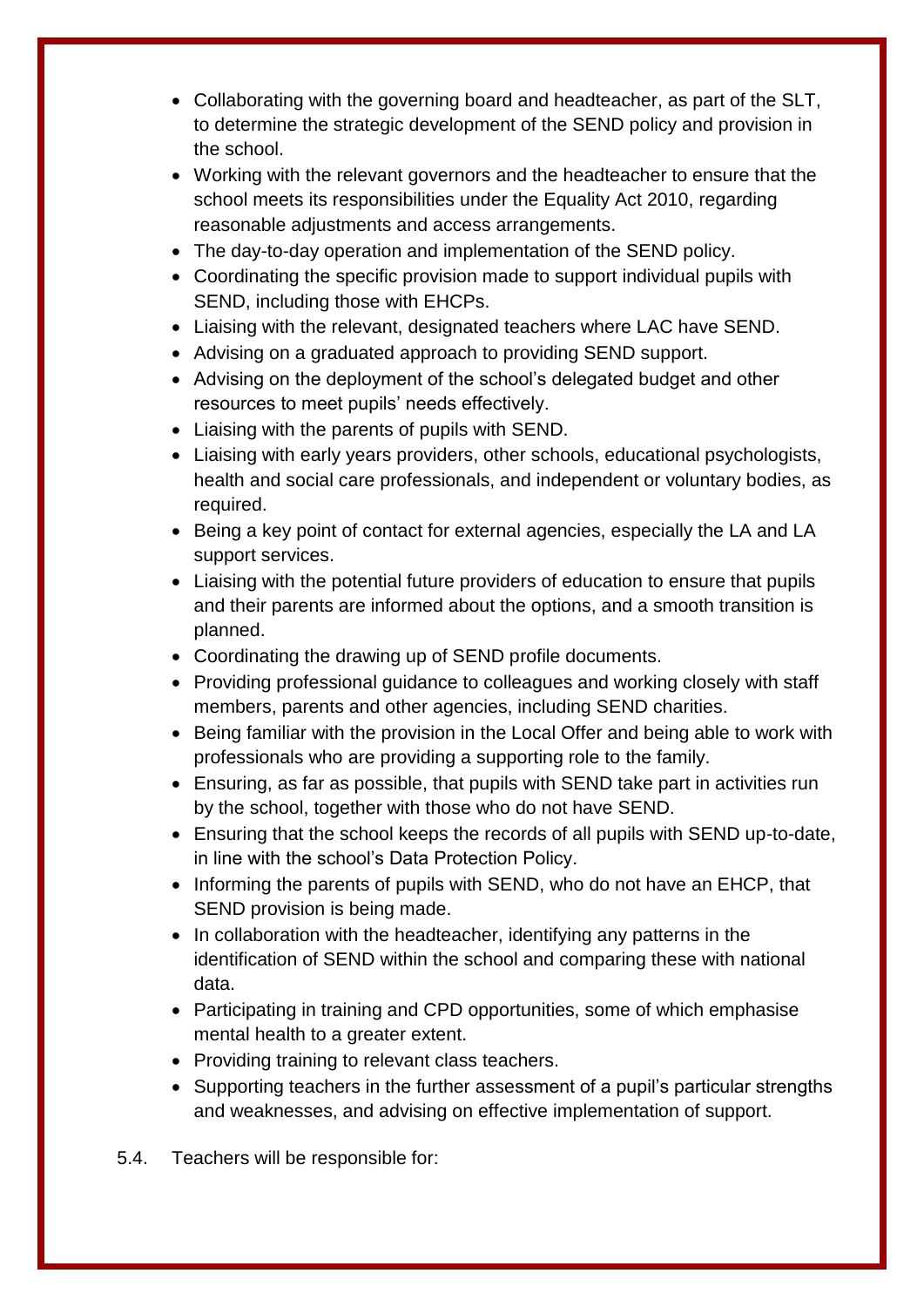- Planning and reviewing support for pupils with SEND on a graduated basis, in collaboration with parents, the SENDCo and, where appropriate, the pupils themselves.
- Setting high expectations for every pupil and aiming to teach them the full curriculum, whatever their prior attainment.
- Planning lessons to address potential areas of difficulty to ensure that there are no barriers to every pupil achieving.
- Ensuring every pupil with SEND is able to study the full national curriculum.
- Being accountable for the progress and development of the pupils in their class.
- Being aware of the needs, outcomes sought, and support provided to any pupils with SEND they are working with.
- Understanding and implementing strategies to identify and support vulnerable pupils with the support of the SENDCo.
- Keeping the relevant members of staff up-to-date with any changes in behaviour, academic developments and causes of concern.

# **6. ADMISSION ARRANGEMENTS**

- 6.1. The school will ensure it meets its duties set under the 'School Admissions Code' by:
	- Not refusing admission for a child that has named the school in their EHCP.
	- Considering applications from parents of children who have SEND but do not have an EHCP.
	- Not refusing admission for a child who has SEND but does not have an EHCP because the school does not feel able to cater for those needs.
	- Not refusing admission for a child who does not have an EHCP.
	- Adopting fair practices and arrangements in accordance with the 'School Admissions Code' for the admission of children without an EHCP.
- 6.2. The school follows the York LA admissions procedures. Arrangements for the fair admissions of pupils with SEND are outlined in the Admissions Policy and will be published on the school website.

# **7. IDENTIFYING SEND**

- 7.1. The school has a clear approach to identifying and responding to SEND, and recognises that early identification and effective provision improves long-term outcomes for pupils.
- 7.2. With the support of the SLT, classroom teachers will conduct regular progress assessments for all pupils with the aim of identifying pupils who are making less than expected progress.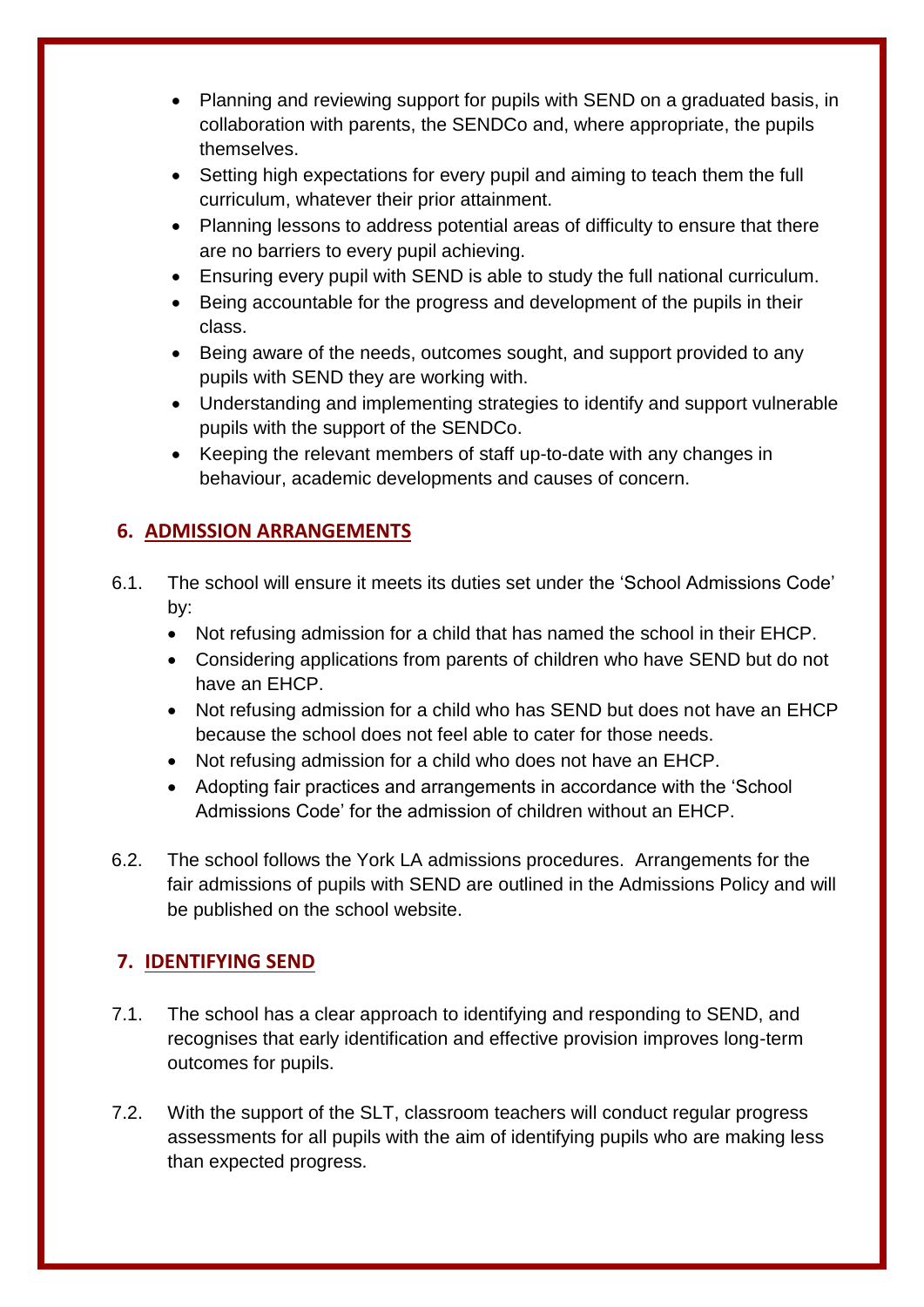- 7.3. 'Less than expected progress' will be characterised using the following stipulations:
	- Progress is significantly slower than the class average, from the same baseline
	- Progress does not match or better the pupil's previous rate of progress
	- Progress fails to close the attainment gap within the class
	- The attainment gap is widened by the plateauing of progress
- 7.4. When a child's progress is not seen to be at the expected rate, their needs may be met through appropriate differentiation or short term, 'catch-up' support, rather than being identified as having SEND.
- 7.5. High quality, personalised, differentiated teaching is the first step for pupils with SEND.
- 7.6. A pupil will be identified as having special educational needs if the school has to offer additional or different provision over time in order to meet their needs.
- 7.7. In accordance with the 2014 SEND Code of Practice, the school recognises that children's needs fit into four broad areas:
	- Communication and Interaction (including Autistic Spectrum Disorder).
	- Cognition and Learning (including Specific Learning Difficulty, dyslexia, dyspraxia or dyscalculia).
	- Social, Emotional and Mental Health (including Attention Deficit Disorder, Attention Deficit Hyperactivity Disorder, Attachment disorder and behaviour).
	- Sensory and/or Physical need (including visual and hearing impairment).
- 7.8. Where a pupil continually makes little or no progress, or is working substantially below expected levels, the school will gain parental consent before involving specialists.

## **8. EARLY YEARS PUPILS WITH SEND**

- 8.1. The school will ensure all staff who work with young children are alert to emerging difficulties and respond early.
- 8.2. The school will ensure staff listen and understand when parents express concerns about their child's development.
- 8.3. The school will listen to any concerns raised by children themselves.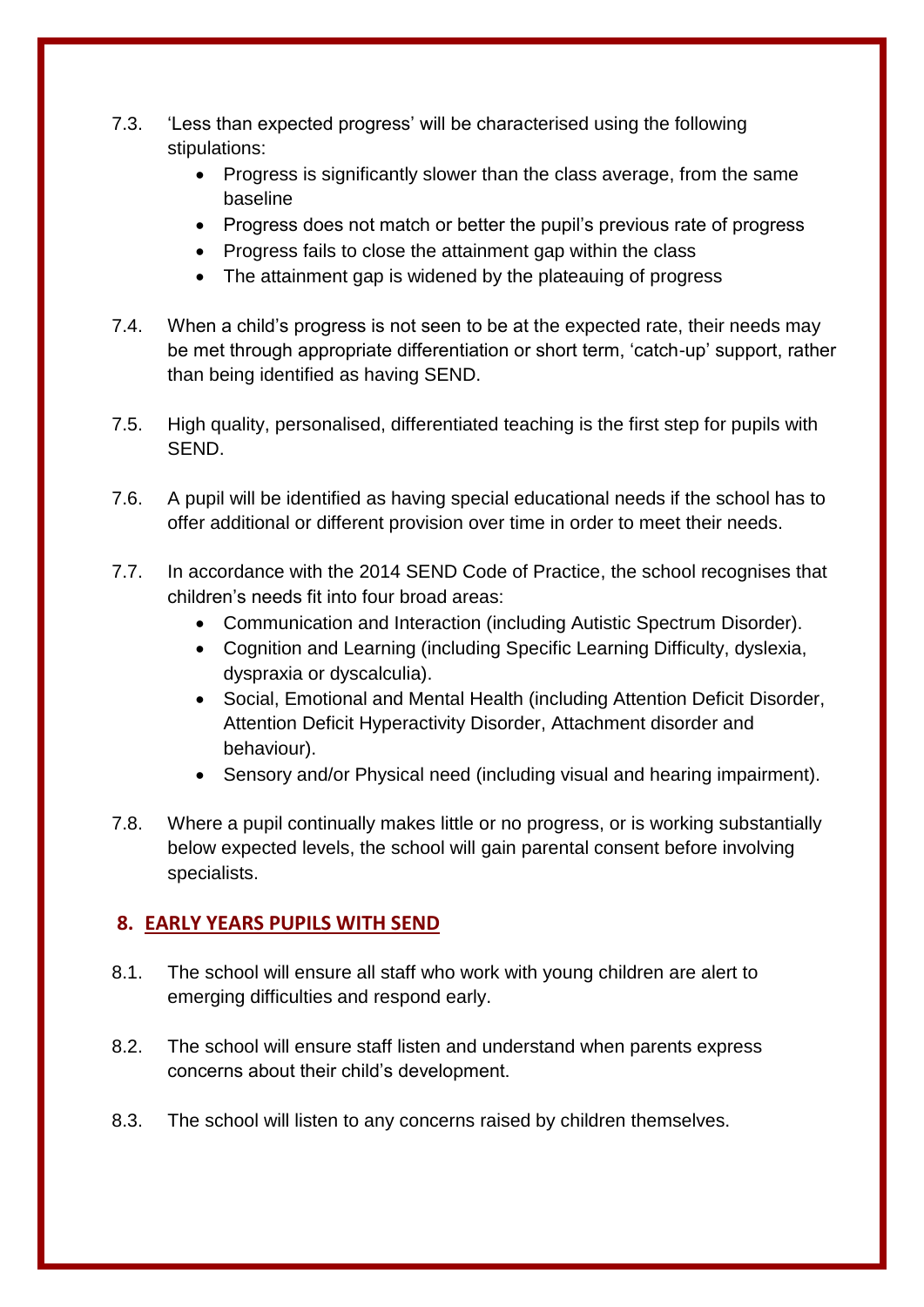- 8.4. If a child already has an identified special educational need or disability, this information may be transferred through a 'My Agreed Outcomes Plan' or EHCP from the pre-school setting. The SENDCo and the child's class teacher will use this information to:
	- provide starting points for the development of an appropriate curriculum
	- identify and focus attention on action to support the child within class
	- use the assessment process to identify any learning difficulties
	- ensure ongoing observation and assessment provide regular feedback about the child's achievements and experiences to form the basis for planning the next steps of the child's learning
	- involve parents where possible in joint learning at home.

# **9. ASSESS, PLAN, DO, REVIEW CYCLE AND THE GRADUATED APPROACH**

- 9.1. Once a pupil with SEND has been identified, the school will employ a graduated approach to meet the pupil's needs by following the 'Assess, Plan, Do, Review' cycle, as promoted in the SEND Code of Practice 0-25:
	- **ASSESS** clear analysis is made of needs based on:
		- o views of the child/young person and their parents
		- o teacher/SENDCo assessments and observations
		- o pupil's current attainment
		- $\circ$  pupil's previous progress and attainment
		- o tracking of progress and comparisons with national data
		- o assessments by external agencies if appropriate.
	- **PLAN** following assessment, the teacher, SENDCo, parents and pupil agree on a plan of action to include:
		- $\circ$  time limited outcomes for the pupil
		- o the adjustments, support and interventions to be put in place
		- o a date for review
		- o All planning will be pupil centred and outcomes focussed and recorded through a SEND Profile, MSP or EHCP as appropriate.
	- **DO** teachers and support staff are made aware of the plan and implement the adjustments, support and interventions.
		- o Teachers are responsible for:
			- differentiating and personalising the curriculum
			- delivery of 'additional and different' provision for a pupil with SEN
			- planning of all group and one-to-one interventions delivered by support staff
			- **I** linking interventions to classroom teaching
		- o The SENDCo supports teachers and teaching assistants in the effective implementation of provision and carries out monitoring activities, such as lesson observations.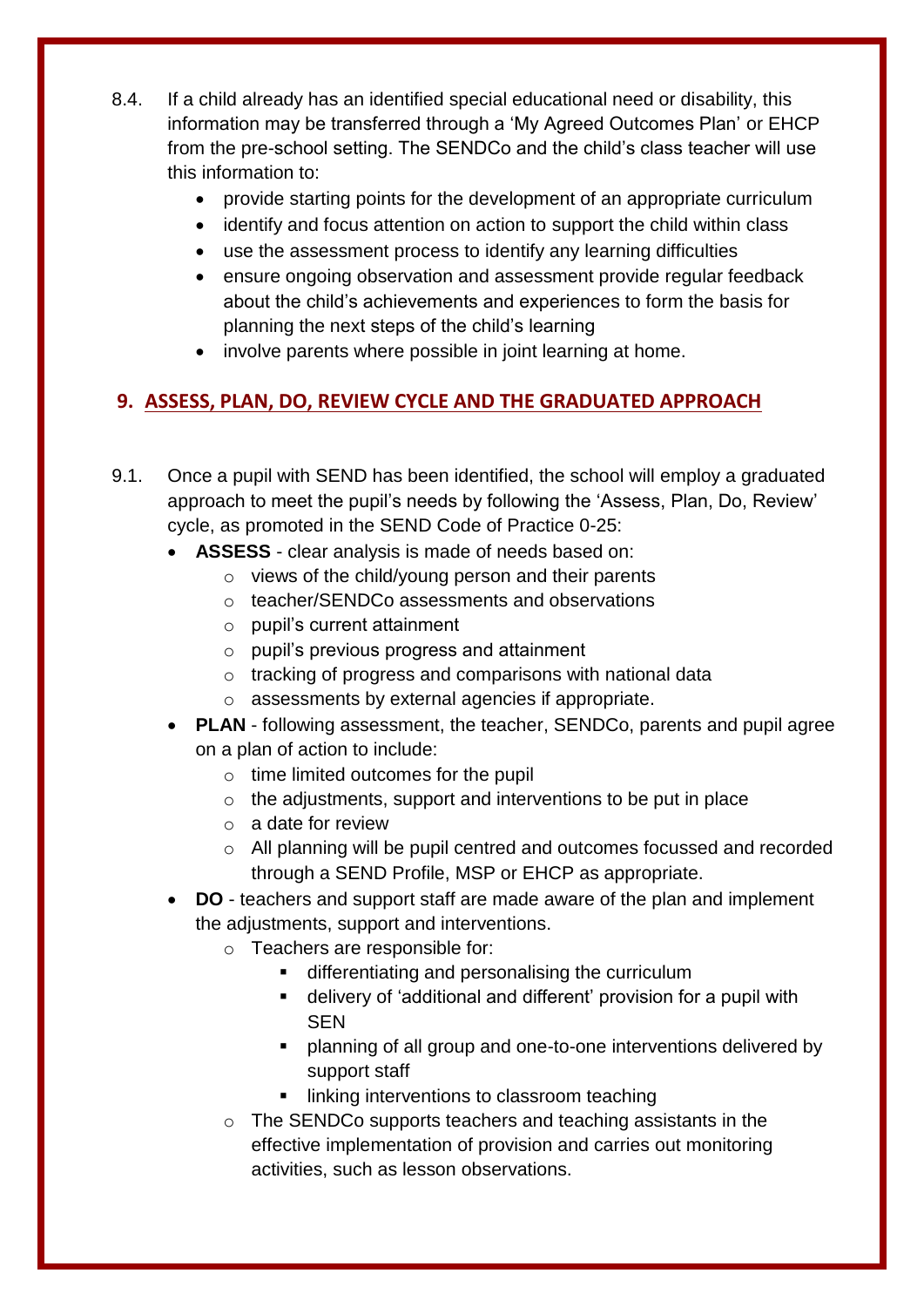- **REVIEW** the quality, effectiveness and impact of provision is evaluated by the review date. This includes sharing information with pupil and parent/carers and seeking their views.
- The cycle then starts again at 'assess' with the updated needs of the pupil being considered before planning a continuation of or change to provision.



- 9.2. Detailed assessments will identify the full range of the individual's needs, not just the primary need.
- 9.3. The school may choose to implement this cycle using the non-statutory 'My Support Plan' document where the pupil has a complexity of need.

#### **10. STATUTORY ASSESSMENT OF SEND**

- 10.1. Where the pupil's needs cannot be met through the resources normally available within the school, the school will, in consultation with the pupil's parents and the school's Educational Psychologist, make a request to the local authority for a statutory assessment of SEND.
- 10.2. During an EHC Needs Analysis, the school will meet its duty to respond to any request for information relating to a statutory assessment within six weeks of receipt.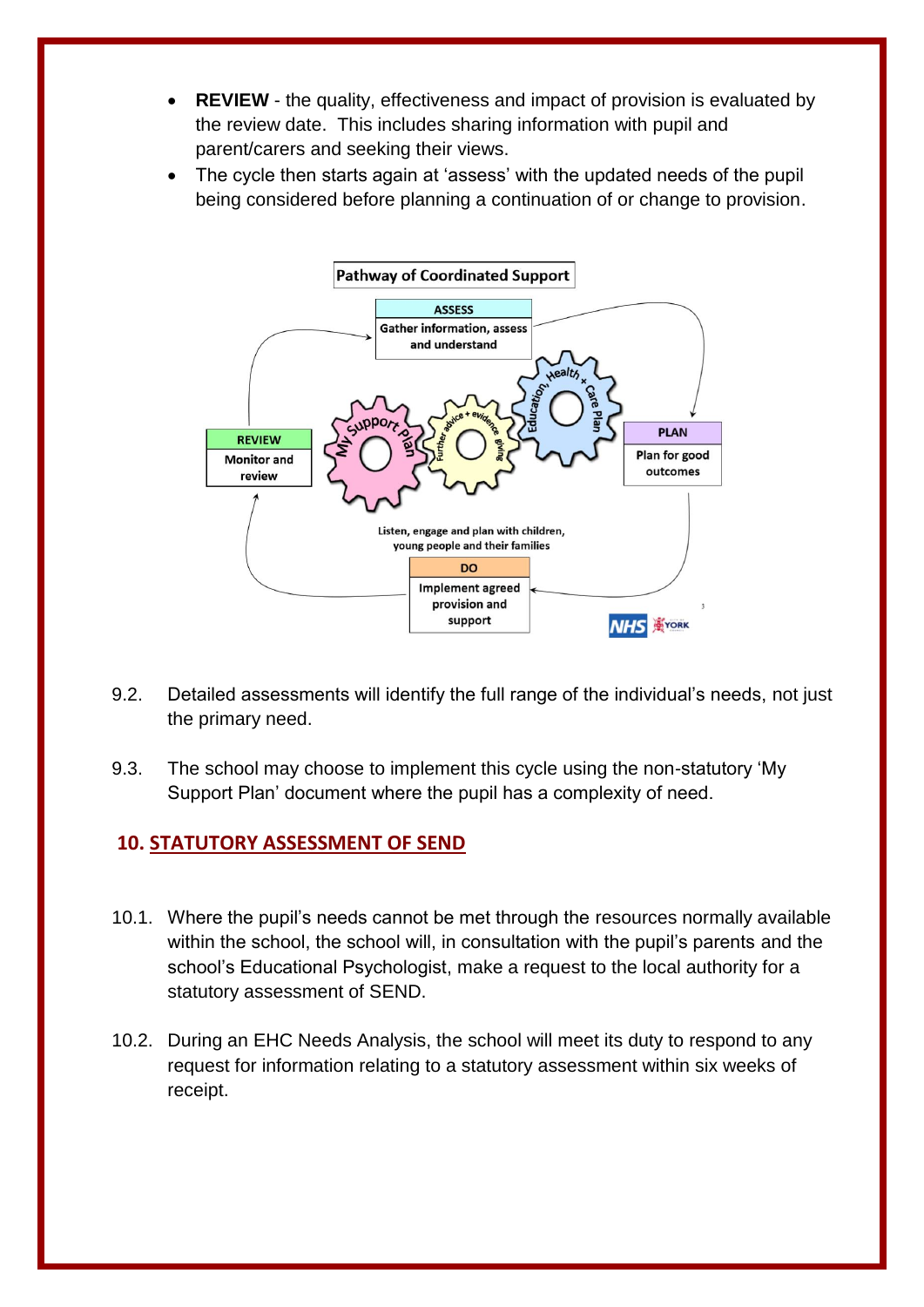10.3. If the decision is taken not to issue an EHCP, the school will consider and implement the recommendations of feedback from the LA regarding how the pupil's outcomes can be met through the school's existing provision.

### **11. INVOLVING PUPILS AND PARENTS IN DECISION-MAKING**

- 11.1. Pupils have a right to receive and share information, to express an opinion, and to have that opinion taken into account in any matters affecting them. The views of the children in school are given due weight according to their age, maturity and level of understanding.
- 11.2. Pupils participate, where possible, in all decision making processes, including celebrating successes and contributing to the agreed outcomes in their SEND profiles/MSPs/EHCPs.
- 11.3. Parents of pupils with SEND will be encouraged to share their knowledge of their child; the headteacher and SENDCo will aim to give them the confidence that their views and contributions are valued and will be acted upon.
- 11.4. Parents will be notified when the school provides their child with SEND support.
- 11.5. Decisions about education will not unnecessarily disrupt a pupil's education or any health treatment underway.
- 11.6. The planning that the school implements will help parents and pupils with SEND express their needs, wishes and goals, and will:
	- Focus on the pupil as an individual, not allowing their SEND to become a label.
	- Be easy for pupils and their parents to understand by using clear, ordinary language and images, rather than professional jargon.
	- Highlight the pupil's strengths and capabilities.
	- Enable the pupil, and those who know them best, to say what they have done, what they are interested in and what outcomes they are seeking in the future.
	- Tailor support to the needs of the individual.
	- Organise assessments to minimise demands on parents.
	- Bring together relevant professionals to discuss and agree together the overall approach.
- 11.7. The class teacher, supported by the SENDCo, will liaise with pupils and their parents to set clear outcomes, review progress and discuss support.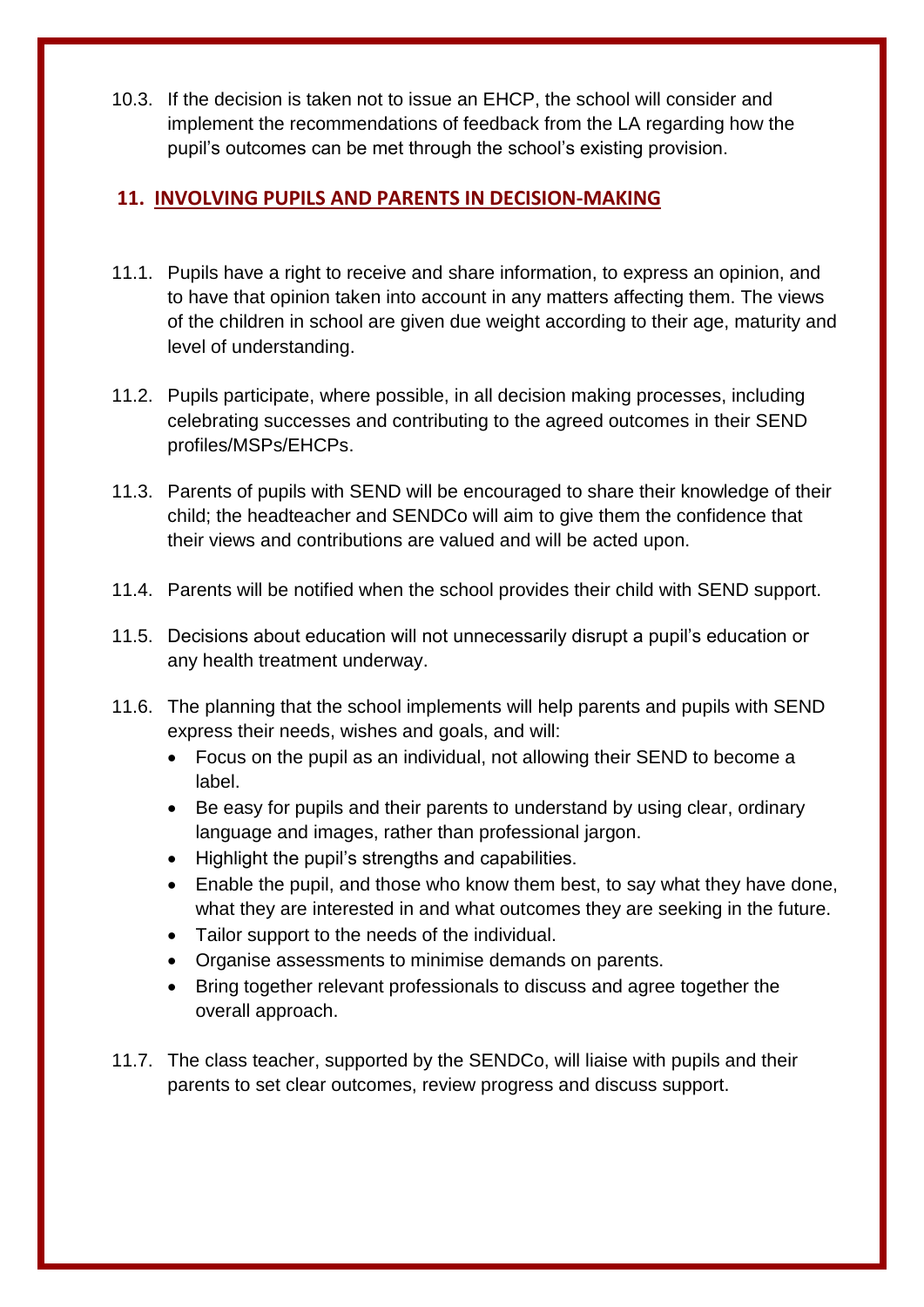#### **12. PROMOTING MENTAL HEALTH AND WELLBEING**

- 12.1. Positive classroom management will be implemented to promote positive behaviour, social development and high self-esteem.
- 12.2. School Wellbeing Services will be called on for advice where a pupil requires support with mental health and wellbeing.
- 12.3. Where appropriate, the school will support parents in the management and development of their child and/or signpost them to external support agencies.
- 12.4. For pupils with more complex problems, additional in-school support might include:
	- Supporting teachers to help them manage pupil behaviour.
	- Additional educational one-to-one or group support for the pupil.
	- One-to-one therapeutic work with the pupil, delivered by mental health specialists or the school's ELSA.
	- The school will consider whether disruptive behaviour is a manifestation of SEMH needs and may seek support from external agencies, such as Danesgate Outreach (Behaviour Support Services).
	- The school will focus on work that helps to build self-esteem and emotional regulation with the aim of addressing disruptive behaviour.

## **13. STAFF DEVELOPMENT AND TRAINING**

- 13.1. Relevant staff members will keep up-to-date with any necessary training, which will be provided by the SENDCo or external agencies as appropriate.
- 13.2. Training will cover all areas of SEND need, including social and emotional needs.
- 13.3. The training offered will be delivered to ensure equality, diversity, understanding and tolerance.
- 13.4. Mental health will be a key consideration for all training that the SENDCo participates in, along with any training that staff are given.
- 13.5. During staff induction, all staff will receive SEND training.
- 13.6. Training will cover the following:
	- Identifying SEND in pupils
	- Liaising with the school's SENDCo
	- Implementing support measures
	- Monitoring the success of those support measures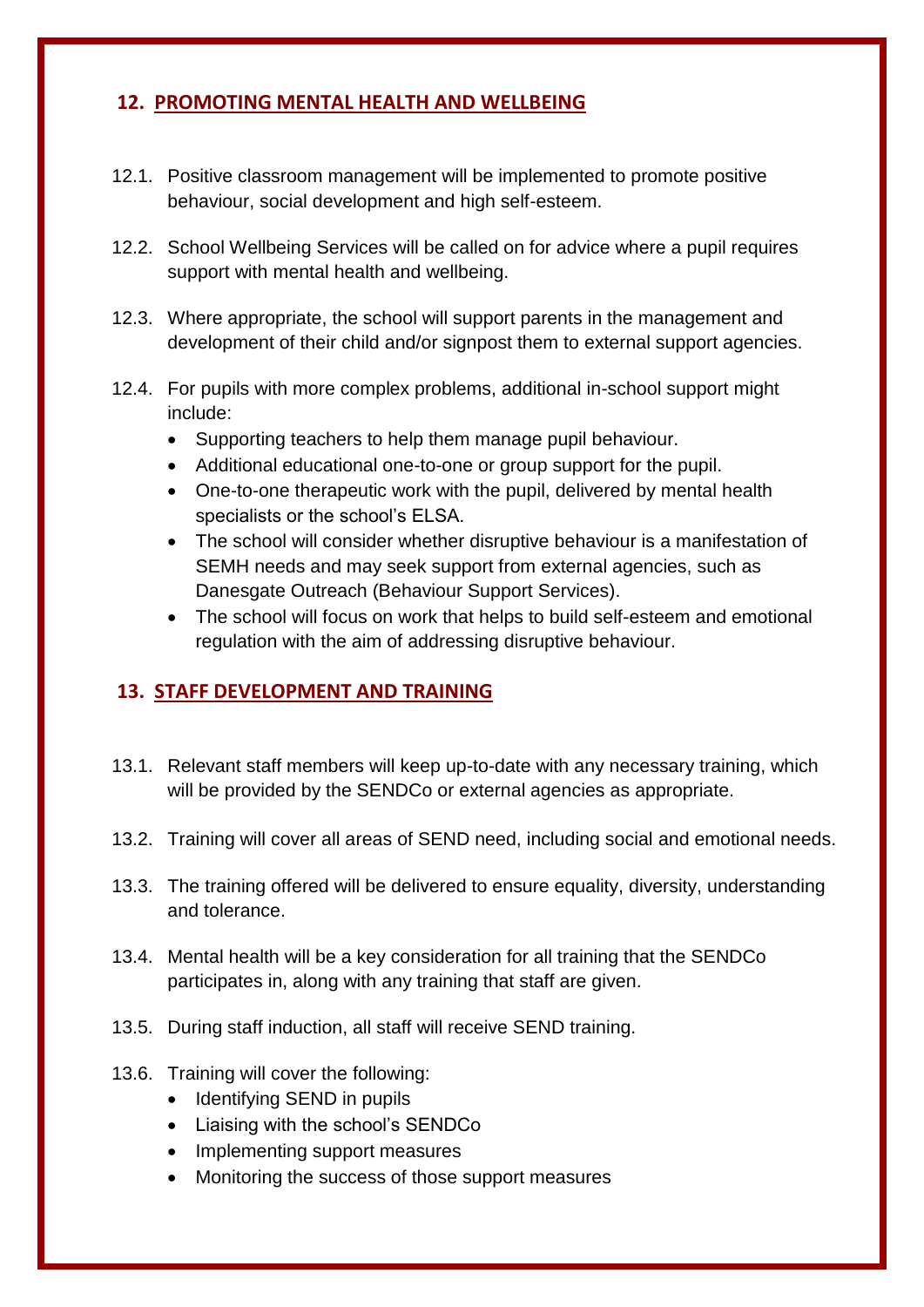- How to develop inclusive learning environments
- How to develop lessons so they are engaging for pupils with varying forms of **SEND**
- Reasonable adjustments
- How to support emotional development

#### **14. LINKS WITH OTHER AGENCIES, ORGANISATIONS AND SUPPORT SERVICES**

- 14.1. The school will work closely with local education, health and social care services to ensure pupils get the right support.
- 14.2. Advice and support from outside agencies such as Educational Psychology, the School Wellbeing Service and Specialist Teaching Teams is available if requested by the school (with parental consent).
- 14.3. Multi-agency liaison meetings will be held termly to ensure effective collaboration in identifying and making provision for pupils with special educational needs.

#### **15. LINKS WITH OTHER SCHOOLS AND TRANSFER ARRANGEMENTS**

- 15.1. EHCPs will be reviewed and amended in sufficient time prior to a pupil moving between key phases of education, to allow for planning for and, where necessary, commissioning of support and provision at the new phase.
- 15.2. The key transitions are as follows:
	- Early years provider to school
	- $\bullet$  KS1 to KS2
	- Primary school to secondary school
- 15.3. Pupils with EHCPs will be supported by the following primary to secondary transition arrangements:
	- The school will make clear recommendations in the year 5 annual review as to the type of provision the child will need at secondary school, taking into account advice from relevant outside agencies as well as pupil and parent preferences.
	- The SENDCo of the receiving school will be invited to the final annual review in year 6 to facilitate the transfer of the pupil between schools.
	- Liaison with the SENDCo of each secondary school will take place before the children's transfer at the end of year 6 to ensure the transfer of SEND records and information.
- 15.4. Where necessary, extra support will be offered to all year 6 children with SEND who are transferring to secondary school to support specific needs. This may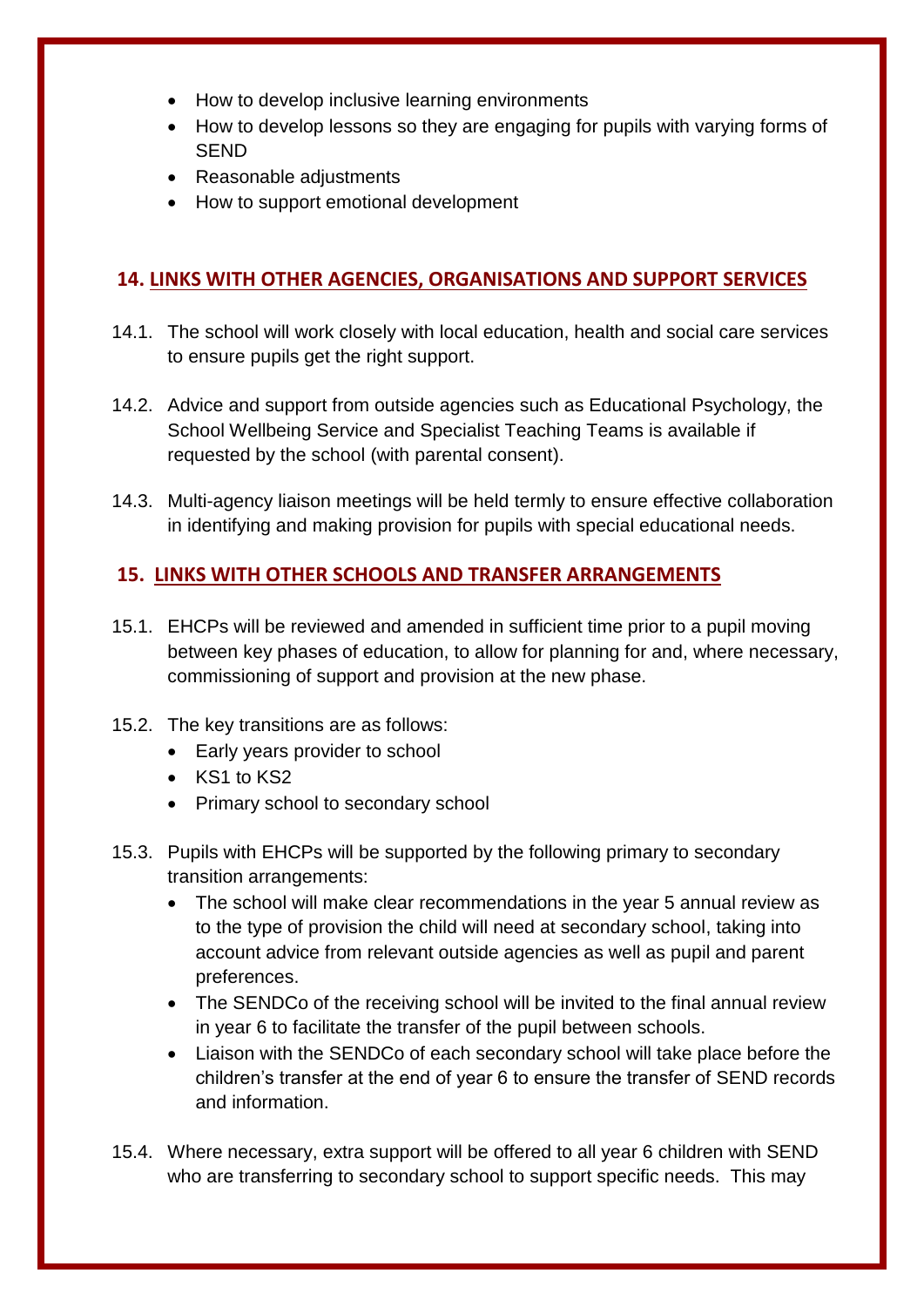take the form of extra visits to school or close liaison with external agencies (e.g. to arrange transport provision).

# **16. LOCAL OFFER**

- 16.1. In developing and reviewing the Local Offer, the school will adopt the following approach:
	- Collaborative: The school will work with LAs, parents and pupils in developing and reviewing the Local Offer. The school will also cooperate with those providing services.
	- Accessible: The published Local Offer will be easy to understand, factual and jargon-free. It is structured in a way that relates to pupils' and parents' needs, e.g. by broad age group or type of special educational provision. It will be well signposted and publicised.
	- Comprehensive: Parents and pupils will know what support can be expected to be available across education, health and social care from age 0 to 25 and how to access it. The Local Offer will include eligibility criteria for services, where relevant, and make it clear where to go for information, advice and support, as well as how to make complaints about provision or appeal against decisions.
	- Up-to-date: When parents and pupils access the Local Offer, the information will be up-to-date.
- 16.2. Further information from the Local authority, including links for further advice, can be found on their local offer: <https://www.yor-ok.org.uk/families/Local%20Offer/sendlocaloffer>
- 16.3. The school's SEND Local Offer/Information Report can be found at: <https://www.ralphbutterfieldprimary.co.uk/web/main.php?page=sendlocaloffer>

# **17. SAFEGUARDING**

- 17.1. The school recognises that evidence shows children with SEND are at a greater risk of abuse and maltreatment and will ensure that staff are aware that pupils with SEND:
	- Have the potential to be disproportionately impacted by behaviours such as bullying.
	- May face additional risks online, e.g. from online bullying, grooming and radicalisation.
	- Are at greater risk of abuse, including, but not limited to, neglect and sexual violence or harassment.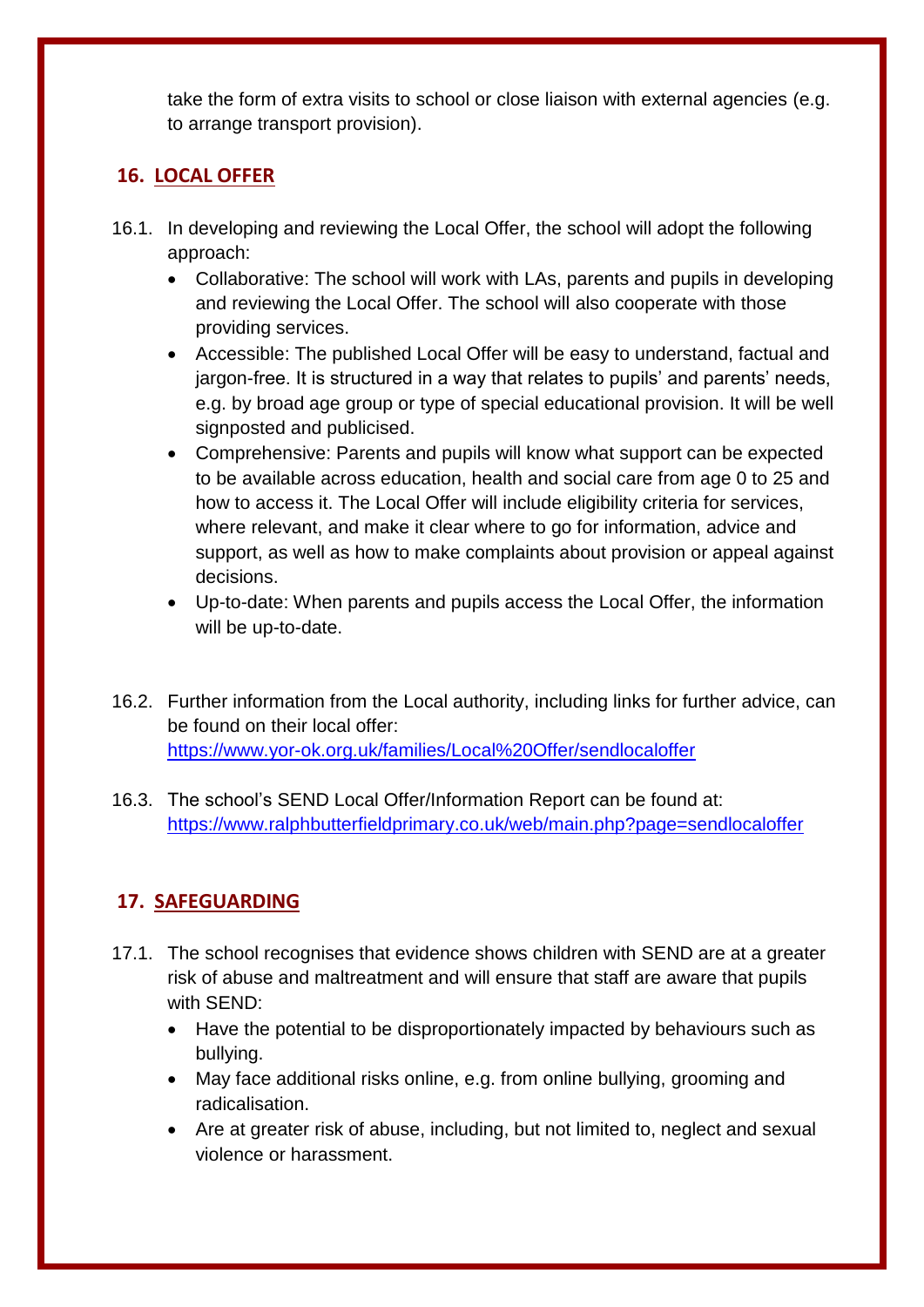- 17.2. The school recognises that there are additional barriers to recognising abuse and neglect in this group of pupils. These barriers include, though are not limited to, any communication difficulties the pupil may experience, and the common assumption that indicators of possible abuse are related to the pupil's complex needs or disability without further exploration, e.g. peer group isolation, injury, and changes to behaviour and mood.
- 17.3. The headteacher and governing board will ensure that the school's Child Protection and Safeguarding Policy reflects the fact that these additional barriers can exist when identifying abuse.
- 17.4. Care will be taken by all staff, particularly those who work closely with pupils with SEND, to notice any changes behaviour or mood, or any injuries, and these indicators will be investigated by the DSL in collaboration with the SENDCo.

## **18. FUNDING**

- 18.1. The school will allocate the appropriate amount of core per-pupil funding and notional SEND budget outlined in the Local Offer for the SEND provision of its pupils.
- 18.2. Personal budgets are allocated from the LA's high needs funding block; the school will continue to make SEND provision from its own budgets, even if a pupil has an EHCP.

#### **19. DATA AND RECORD KEEPING**

- 19.1. The school's records will:
	- Include details of SEND, outcomes, action, agreed support, teaching strategies and the involvement of specialists, as part of its standard management information system to monitor the progress, behaviour and development of all pupils.
	- Maintain an accurate and up-to-date register of the provision made for pupils with SEND.
	- Maintain an accurate and up-to-date record of any group or 1:1 interventions offered which are additional to or different from those offered through normal classroom provision.
- 19.2. The school keeps data on the levels and types of need within the school and makes this available to the LA.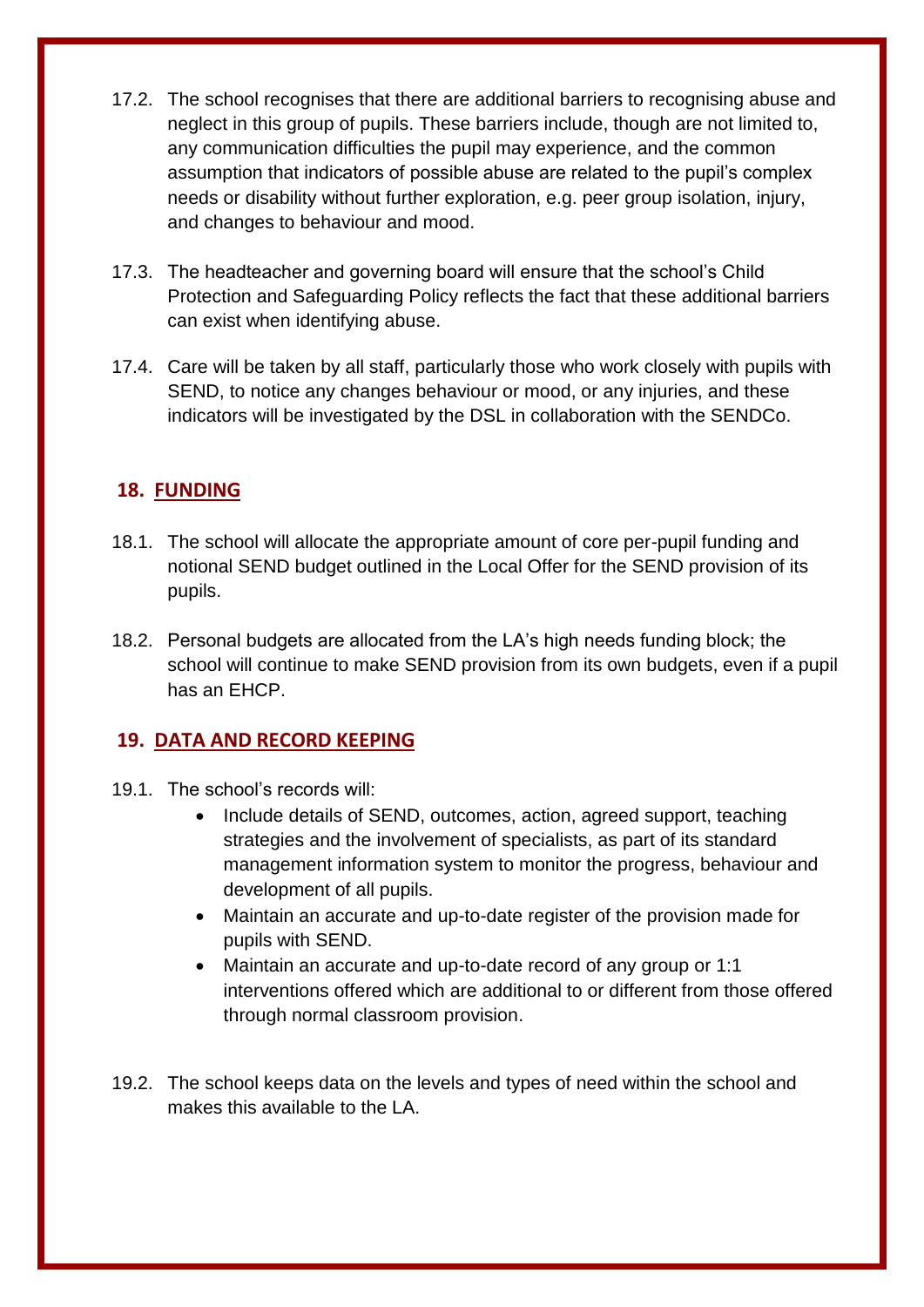- 19.3. The SEND information report will be prepared by the governing board, and will be published on the school website; it will include all the information outlined in paragraphs 6.79 and 6.83 of the 'SEND Code of Practice: 0 to 25 years'.
- 19.4. All information will be kept in accordance with the school's Records Management Policy and Data Protection Policy.

#### **20. RESOLVING DISAGREEMENTS**

- 20.1. The school is committed to resolving disagreements between parents and the school.
- 20.2. In carrying out of duties, the school:
	- Supports early resolution of disagreements at the local level.
	- Explains the independent disagreement resolution arrangements in its Complaints Procedures Policy, which is available for disagreements across special educational provision, and health and care provision in relation to EHCPs and tribunals.
- 20.3. The school's Complaints Procedures Policy will be published on the school website; additionally, the school will publish details regarding how complaints from parents of children with SEND will be handled.

## **21. PUBLISHING INFORMATION**

- 21.1. The school will publish information on the school website about the implementation of the SEND Policy.
- 21.2. The governing board will publish details of the SEND information report on the school website.
- 21.3. The information published will be updated annually and any changes to the information occurring during the year will be updated as soon as possible.

## **22. MONITORING AND REVIEW**

- 22.1. The policy is reviewed on an annual basis by the headteacher and SENDCo in conjunction with the governing board; any changes made to this policy will be communicated to all members of staff, parents of pupils with SEND, and relevant stakeholders.
- 22.2. All members of staff are required to familiarise themselves with this policy as part of their induction programme.